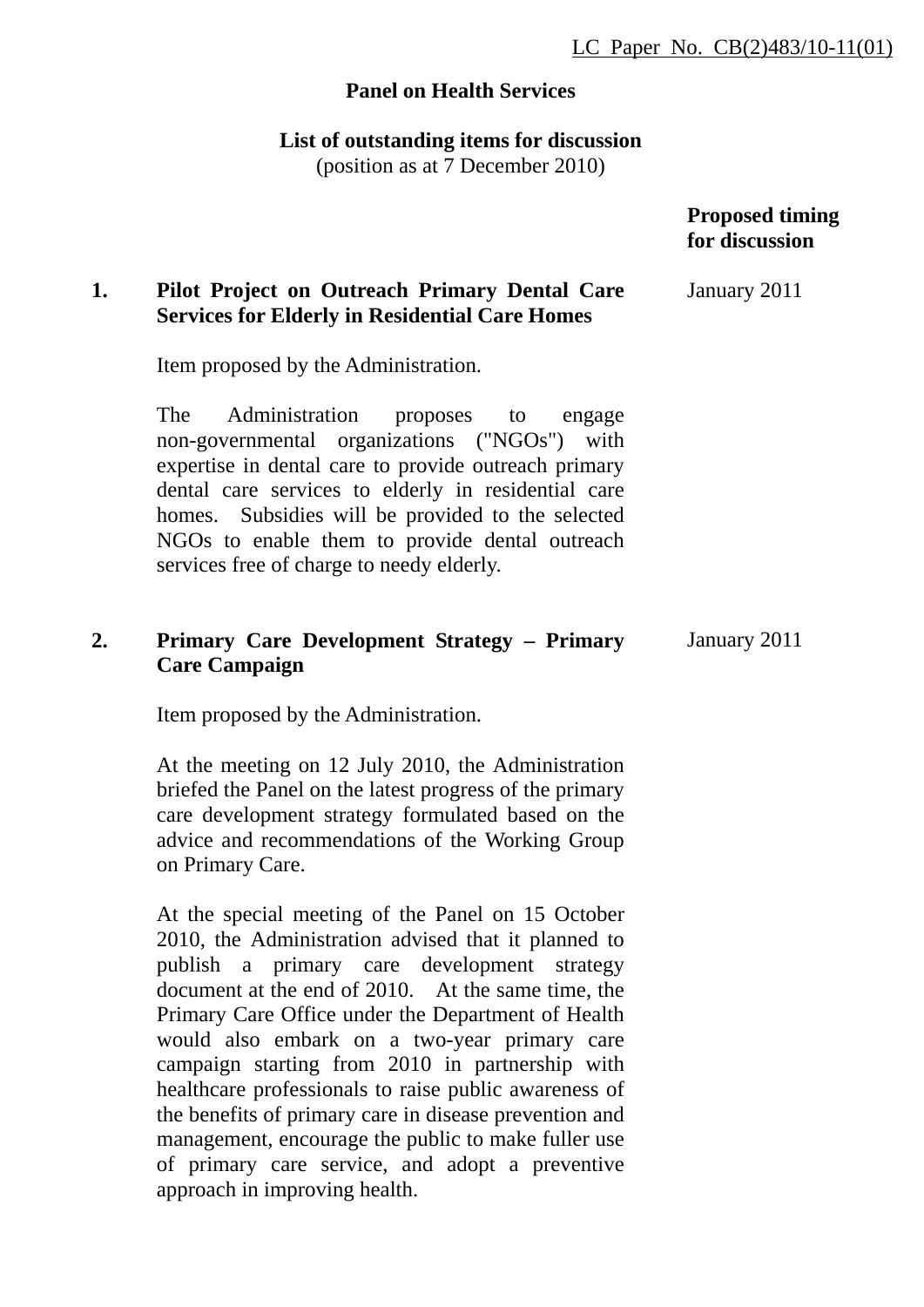Item proposed by the Administration.

The Administration proposes to set up an electronic system to conduct online checking of the eligibility of holders of non-permanent Hong Kong Identity Card for subsidized public healthcare services.

#### **4. Services of the public general out-patient clinics**  (see Note)

At the meeting between Legislative Council Members and members of Kwai Tsing District Council ("KTDC") held on 5 July 2010, some KTDC members expressed concern about the prescription errors, the supply of drugs, as well as the difficulties encountered by the elders in using the telephone appointment service of the public general out-patient clinics. The above concerns were referred to the Panel for follow-up with the Administration.

*Note: The Administration has advised that the subject be discussed by the Panel in the context of "Primary Care Development Strategy – Primary Care Campaign" scheduled for discussion in January, 2011.* 

### **5. Drug Formulary of the Hospital Authority**

At the meeting on 12 February 2007, the Administration was requested to report to the Panel when the Hospital Authority ("HA") Board had come to a view on the mode of supply of self-financed item drugs before implementation. The Administration was also requested to review the assessment criteria for introducing new drugs into HA Drug Formulary and for assistance under the Samaritan Fund.

When the grant for the Samaritan Fund was discussed at the Panel meeting on 10 November February 2011

January 2011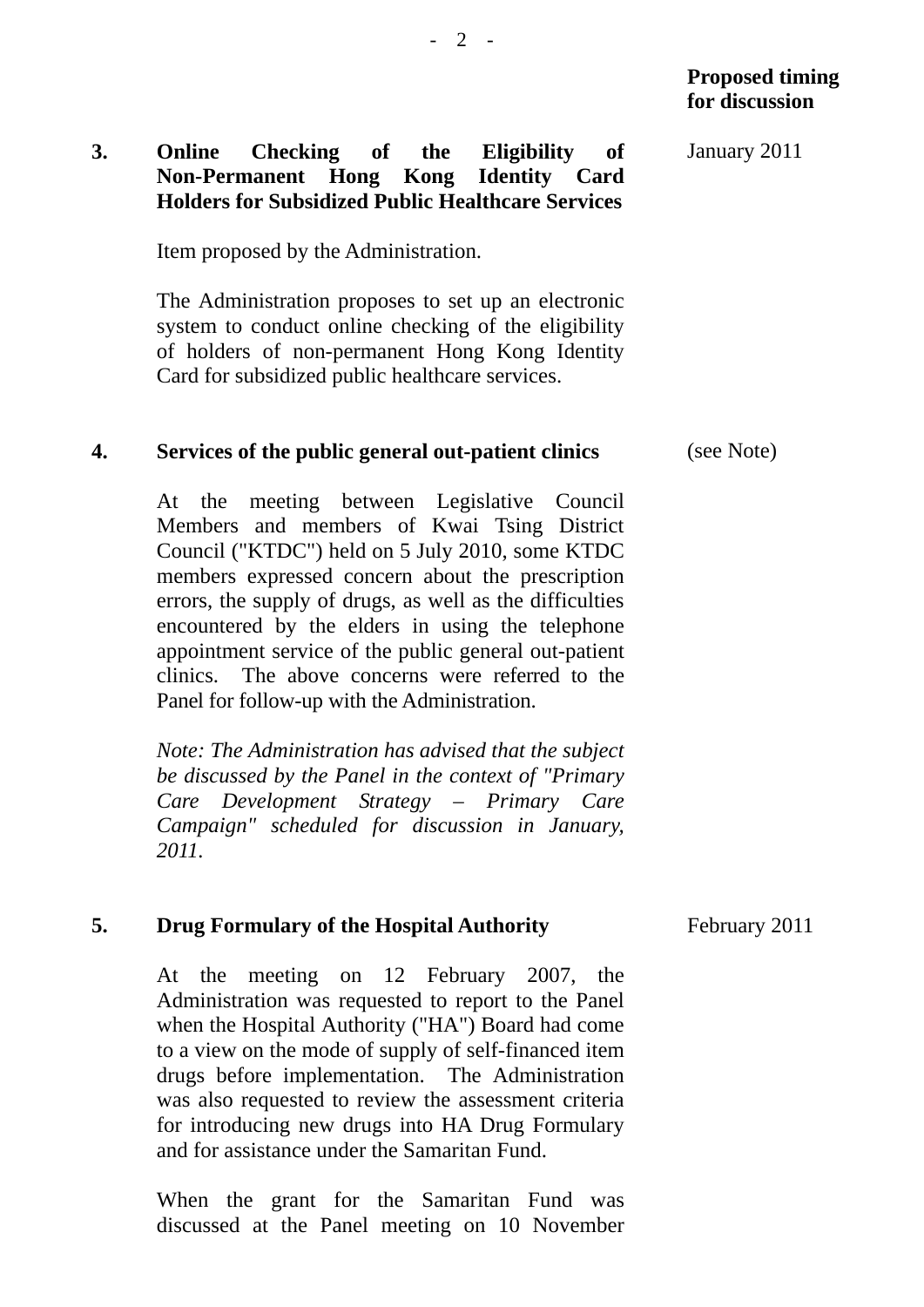2008, members raised concern about the assessment criteria and the operation of the Drug Formulary and the Samaritan Fund. Members considered it necessary to advance the discussion on the matter at a forthcoming Panel meeting.

At the meeting on 8 June 2009, the Administration briefed members on the latest developments of the HA Drug Formulary.

When the policy on the use of drugs in public hospitals under HA in immediate life threatening emergency situations was discussed at the Panel's special meeting on 19 June 2009, Hon Andrew CHENG and Hon Albert CHAN proposed to discuss the implementation of the HA Drug Formulary at a future meeting, and deputations should be invited to give views on the subject.

At the meeting on 15 October 2010, members agreed that the subject should be discussed by the Panel at a future meeting.

### **6. Referral from Duty Roster Member regarding the iron chelating therapy for Thalassaemia patients in public hospitals**  (see Note)

As agreed by the Duty Roster Members of the Legislative Council who met with The Thalassaemia Association of Hong Kong on 15 December 2009, the concern raised by the Association regarding the iron chelating therapy for Thalassaemia patients in public hospitals was referred to the Panel for follow-up.

*Note: The Administration has advised that the subject be discussed by the Panel in the context of "Drug Formulary of HA" scheduled for discussion in February 2011.*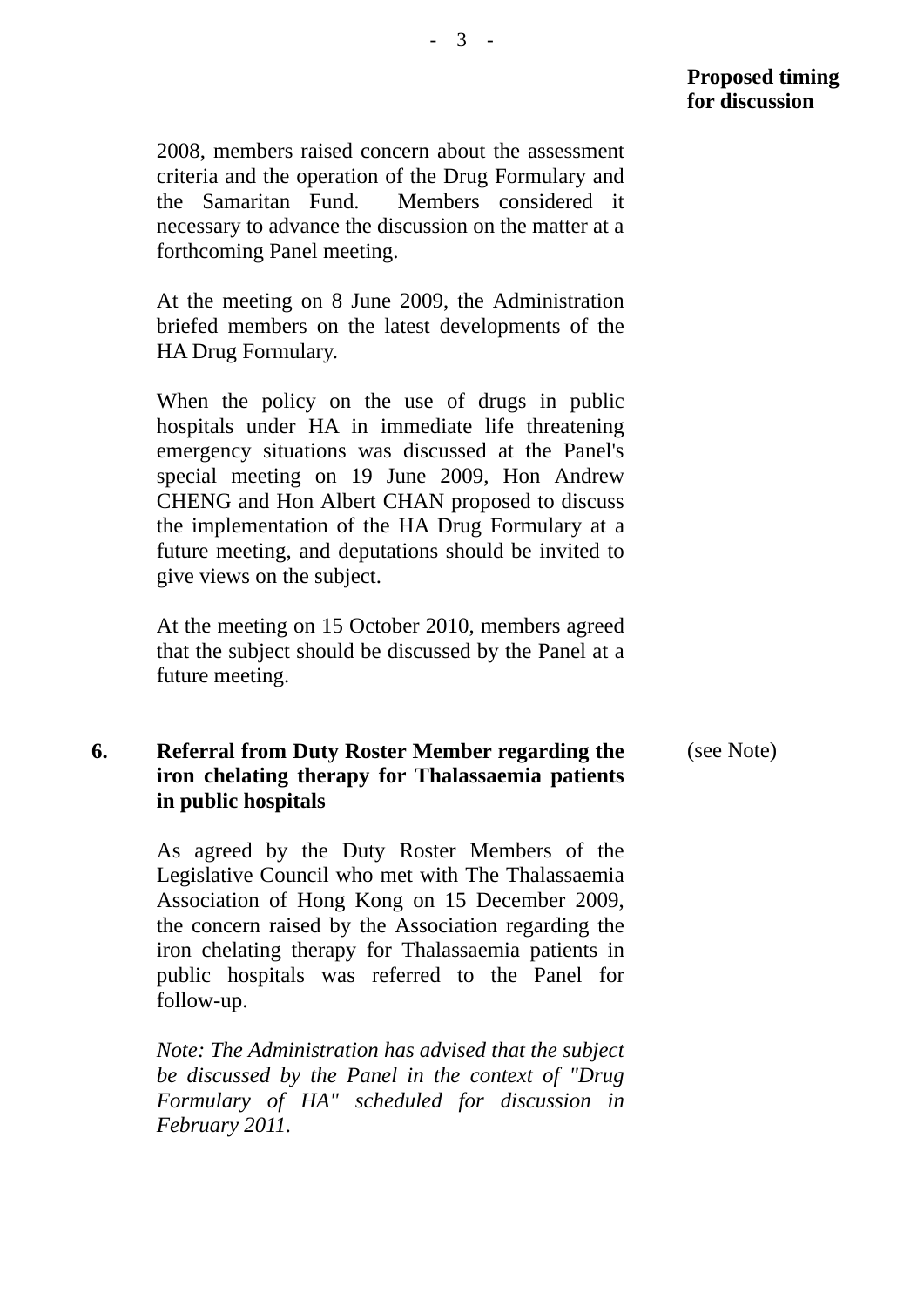(please make

# **7. Oral chemotherapeutic drugs for cancer patients in public hospitals**

reference to item 5)

Item proposed by Hon Alan LEONG Ka-kit on 5 November 2010.

At the meeting on 8 November 2010, members discussed the urgency for discussion of the subject. The Administration was requested to provide information on the schedule of meetings of the Drug Utilisation Review Committee and the Drug Advisory Committee to facilitate members' decision on the timing of discussion on the subject.

The Administration's reply was circulated to members vide LC Paper No. CB(2)362/10-11 on 23 November 2010 and members' views were sought on the timing of discussion of the subject matter. As members do not have any other views, the subject will be discussed by the Panel in the context of "Drug Formulary of HA" scheduled for discussion in February 2011.

#### **8. Implementation of the Elderly Healthcare Voucher Pilot Scheme**   $1<sup>st</sup>$  quarter, 2011

The Panel discussed with the Administration on the Pilot Scheme on 12 October and 12 November 2007, and 14 April 2008. At the meeting on 14 April 2008, the Panel passed a motion requesting the Administration to provide health care vouchers to elders aged 65 or above, increase the value of each health care voucher to at least \$100, expedite the launching of the health care voucher pilot scheme within 2008, and provide each senior citizen with at least 10 health care vouchers a year.

The Scheme was launched on 1 January 2009 for three years up to the end of 2011.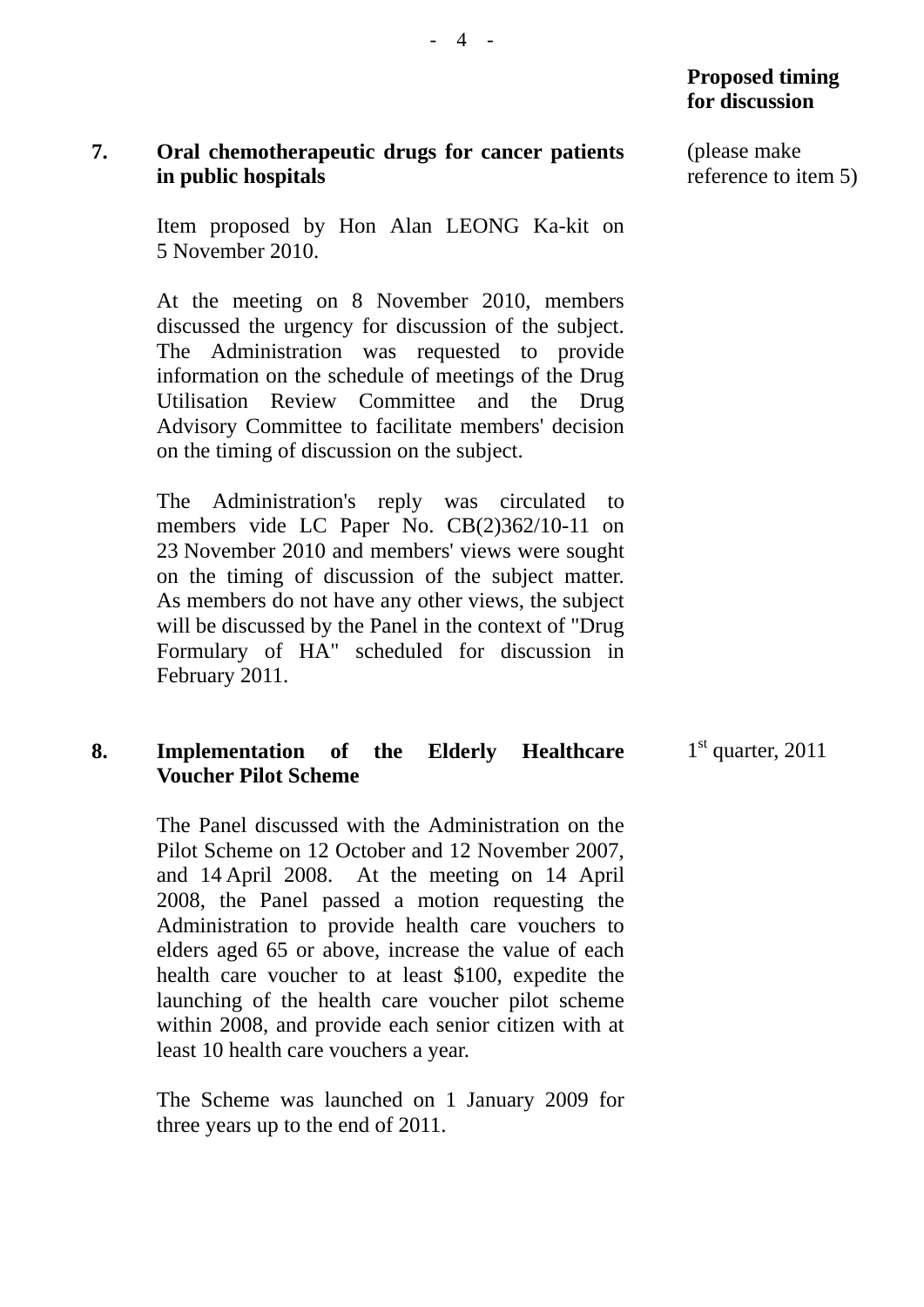At the special meeting of the Panel on 16 October 2009, the Administration advised that an interim review would be conducted after the Scheme had been implemented for a year. A comprehensive review would also be carried out upon the completion of the three-year pilot period. The reviews would cover the effectiveness and scope of the Scheme, amount of subsidy, etc.

At the meeting on 8 March 2010, Hon CHAN Hak-kan proposed discussion of the interim review on the implementation of the Scheme in view of the media reports about improper voucher reimbursement claims by some healthcare service providers enrolled in the Scheme.

At the special meeting of the Panel on 15 October 2010, the Administration advised that it was now conducting an interim review on the Scheme, and anticipated that it would be completed by the end of 2010. Subject to the outcome of the interim review, the Administration would consider extending and enhancing the Scheme, including how to better appraise the effectiveness of the Scheme and promote wider use of preventive care among the elderly.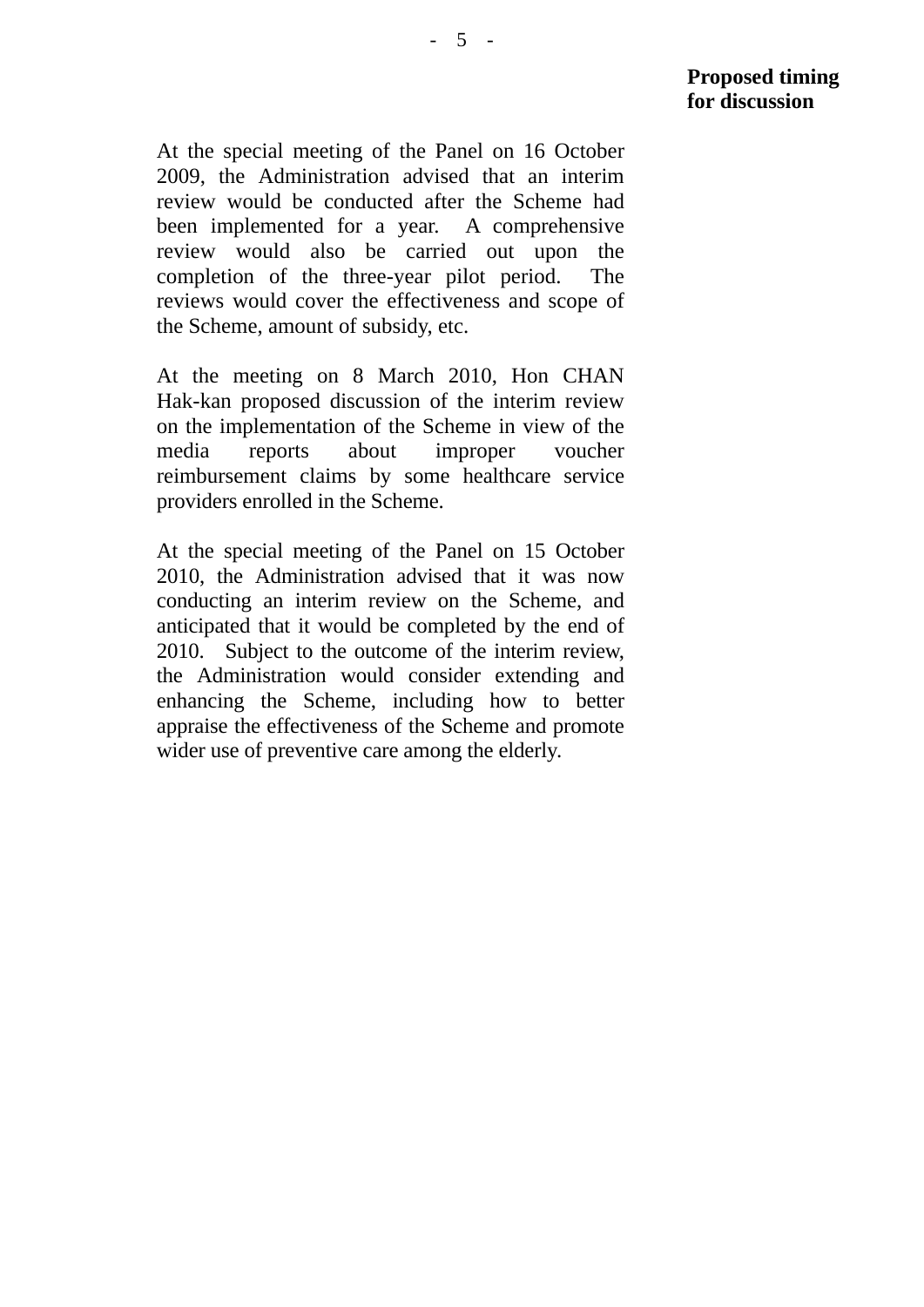March / April 2011

**9. Mental health service plan for adults for 2010-2015 and the findings and recommendations of the Report of the Review Committee on Management and Follow-up of Mental Patients with Reference to the Mental Patient Incident in Kwai Shing East Estate** 

> Item proposed by Dr Hon PAN Pey-chyou on 6 September 2010.

> The Panel discussed with the Administration on the new mental health service programmes launched by HA at the meeting on 11 May 2010. Members were advised, amongst others, that to enhance the mental health services in response to the needs of the community in a systematic manner, HA was developing a mental health service plan for adults for 2010-2015, setting out the goals, objectives and action priorities for the mental health services for adults in the next five years.

> At the meeting, the Panel passed a motion urging the Administration to set up an independent committee to investigate the causes of the tragedy occurred on 8 May in Kwai Shing East Estate involving a chopping attack by a man which left two dead and three seriously injured, so as to find out the root of the problem with a view to improving the treatment and rehabilitation services for mental illness and preventing the recurrence of similar incidents. In the light of the incident and the concerns of members and the community, HA set up a Review Committee on Management and Follow-up of Mental Patients with Reference to the Mental Patient Incident in Kwai Shing East Estate in May 2010. The Review Committee has submitted its report to the Chief Executive of HA and the Secretary for Food and Health on 3 August 2010.

> At the meeting on 15 October 2010, members agreed that the subject should be discussed by the Panel at a future meeting.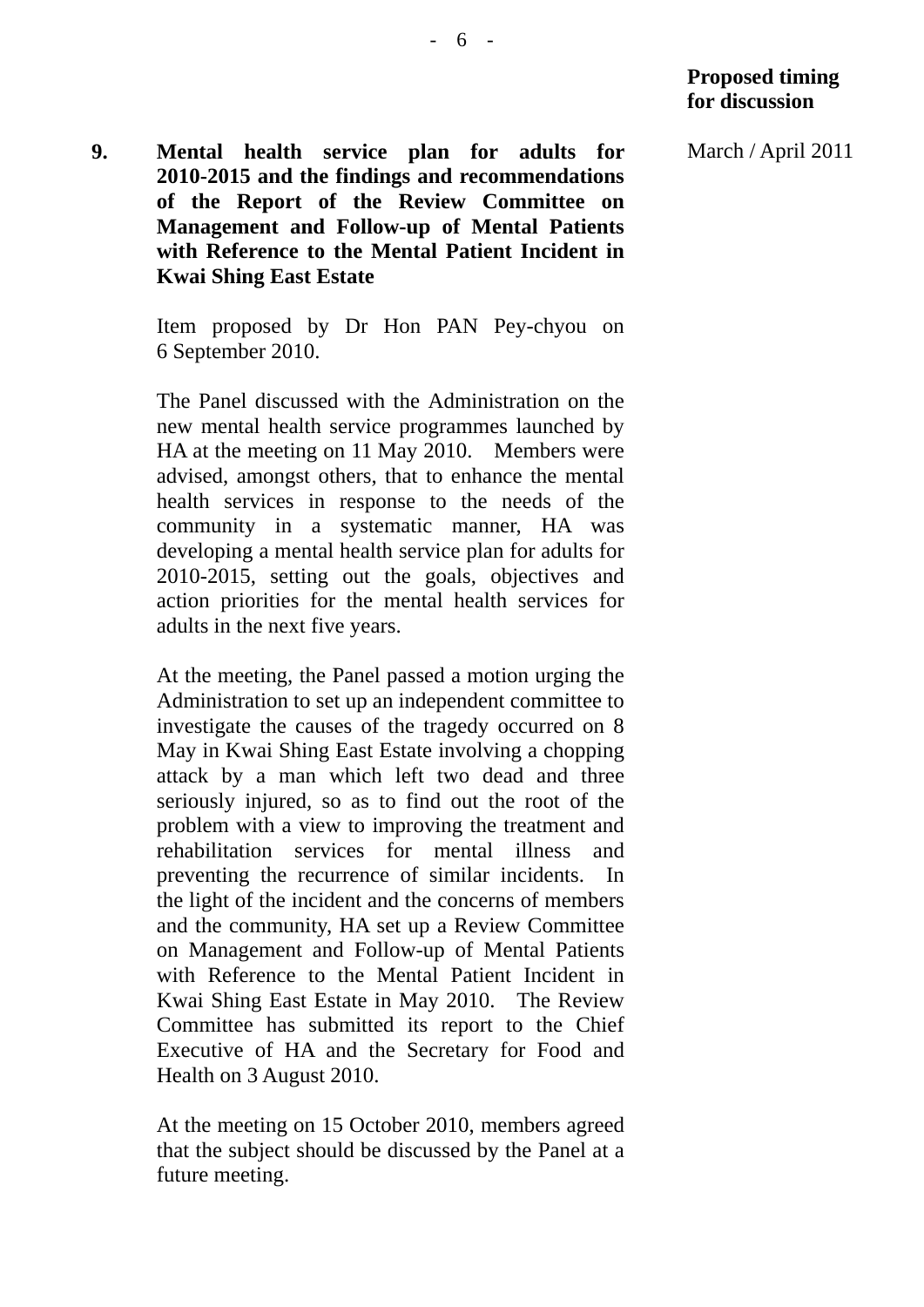### **10. Electronic health record sharing**

Item proposed by the Administration in the 2009-2010 legislative session.

At the meeting on 9 March 2009, the Administration briefed the Panel on the proposal to develop a territory-wide patient-oriented electronic health record ("eHR") sharing system. At the special meeting of the Panel on 19 June 2009, the Panel received the views of deputations on the proposal.

The Finance Committee of the Legislative Council approved the funding proposals for the directorate staffing support for the Electronic Health Record Office ("eHR Office") and the implementation of the first stage of the territory-wide eHR Programme on 10 July 2009. On the legal framework and the implementation plan for the eHR sharing system, the Administration advised that it would commence the formulation of the necessary long-term legal framework after obtaining the funding approval, and would provide an interim report to the Panel on Health Services in due course.

The eHR Office was set up in July 2009 to take forward the Programme. At the special meeting of the Panel on 16 October 2009, the Administration advised that it would consult the relevant professions, stakeholders and the public in 2010 on issues such as voluntary participation, authorisation and consent for record access and the long-term legal framework required for the protection of privacy and security of personal health data, and prepare for the drafting of the necessary legislation.

 $2<sup>nd</sup>$  quarter, 2011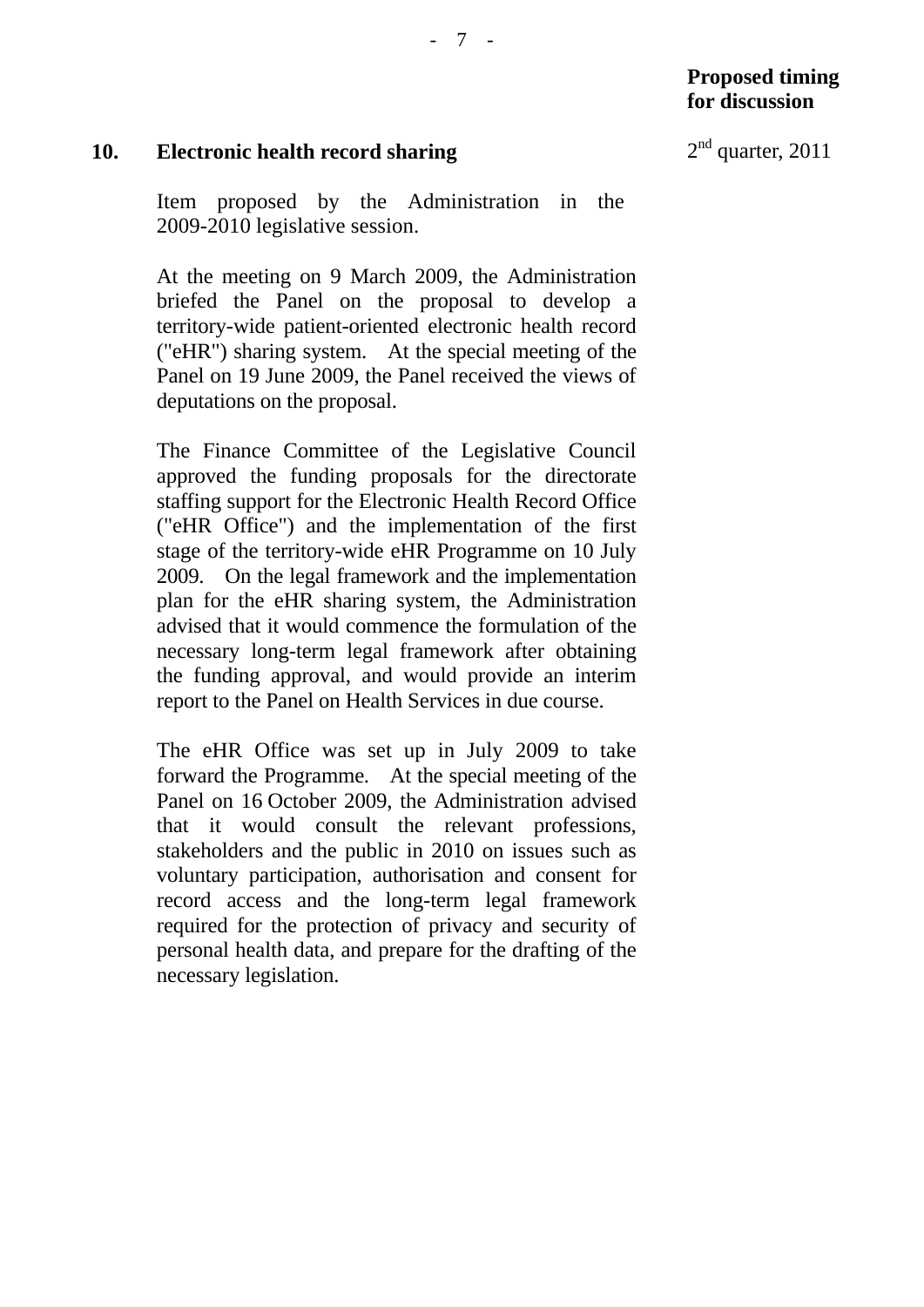|     |                                                                                                                                                                                                                                                                                                                                                                                           | <b>Proposed timing</b><br>for discussion |
|-----|-------------------------------------------------------------------------------------------------------------------------------------------------------------------------------------------------------------------------------------------------------------------------------------------------------------------------------------------------------------------------------------------|------------------------------------------|
| 11. | <b>Implementation of the Shared Care Programme</b>                                                                                                                                                                                                                                                                                                                                        | $2nd$ quarter, 2011                      |
|     | The Panel was briefed on the three-year pilot<br>Programme at the meeting on 8 March 2010.<br>The<br>Administration agreed to revert to the Panel on the<br>progress of the Programme one year<br>after<br>implementation.                                                                                                                                                                |                                          |
| 12. | Improvement of doctors' working hour in public<br>hospitals                                                                                                                                                                                                                                                                                                                               | $2nd$ quarter, 2011                      |
|     | The Panel discussed with the Administration on the<br>Final Report on Doctor Work Reform on 12 April<br>2010. The Administration was requested to revert<br>to the Panel on the progress of improving doctors'<br>working hour in six to 12 months' time.                                                                                                                                 |                                          |
| 13. | <b>Shortage of nurses</b>                                                                                                                                                                                                                                                                                                                                                                 | (see Note)                               |
|     | At the meeting on 8 March 2010, Hon CHEUNG<br>Kwok-che suggested that the subject should be<br>discussed by the Panel within the current legislative<br>session.                                                                                                                                                                                                                          |                                          |
|     | Note: The Administration has advised that an<br>information paper on the subject will be provided to<br>the Panel in due course.                                                                                                                                                                                                                                                          |                                          |
| 14. | Redeployment of directorate posts in the<br><b>Department of Health</b>                                                                                                                                                                                                                                                                                                                   | To be confirmed                          |
|     | Item proposed by the Administration in the<br>2008-2009 legislative session.                                                                                                                                                                                                                                                                                                              |                                          |
|     | The Administration has advised that the discussion of<br>the item was deferred due to the unavailability of<br>time slot. Item was then planned to be incorporated<br>in a composite proposal on creation of directorate<br>posts for discussion on 12 April 2010. In the light<br>of a letter dated 26 March 2010 from the Government<br>Doctors' Association ("GDA") to the Director of |                                          |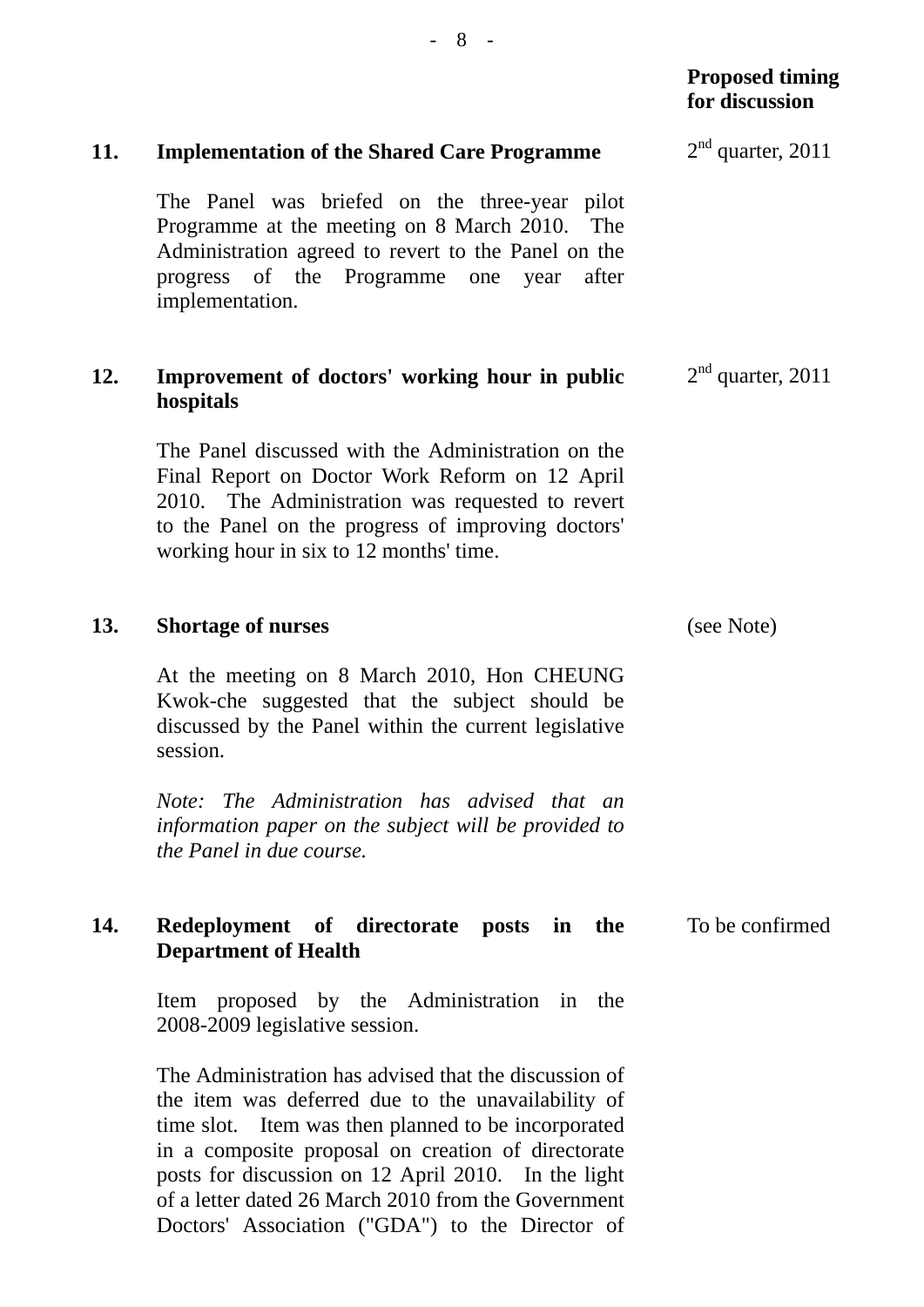|     |                                                                                                                                                                                                                                                                                                                                                                   | <b>Proposed timing</b><br>for discussion |
|-----|-------------------------------------------------------------------------------------------------------------------------------------------------------------------------------------------------------------------------------------------------------------------------------------------------------------------------------------------------------------------|------------------------------------------|
|     | Health, copied to Panel members, the item was<br>withdrawn, pending further consultation with GDA.                                                                                                                                                                                                                                                                |                                          |
| 15. | Issues related to health services under the<br><b>Framework</b><br><b>Agreement</b><br>Hong<br><b>on</b><br><b>Kong/Guangdong Co-operation</b>                                                                                                                                                                                                                    | To be confirmed                          |
|     | At the meeting on 12 July 2010, members agreed to<br>defer the discussion of the item to a future meeting in<br>view of the time constraint.                                                                                                                                                                                                                      |                                          |
| 16. | <b>Regulation</b><br>of<br>"Health<br><b>Maintenance</b><br>Organisations"                                                                                                                                                                                                                                                                                        | To be confirmed                          |
|     | The issue was last discussed by the Panel at the<br>meeting on 11 June 2007. The Administration was<br>requested to revert to the Panel on the time frame for<br>establishing a statutory licensing regime to regulate<br>health maintenance organisations, in view of the lack<br>of adequacy of the Medical Director concept to<br>safeguard patients' welfare. |                                          |
| 17. | <b>Referral from Duty Roster Member regarding the</b><br>provision of medical services for children in<br>poverty                                                                                                                                                                                                                                                 | To be confirmed                          |
|     | On 16 April 2010, Duty Roster Members of the<br>Legislative Council met with representatives of the<br>Hong Kong Society for Community Organization to<br>receive views on the provision of medical services<br>for children in poverty. Duty Roster Members<br>agreed that the issue be referred to the Panel for<br>follow-up.                                  |                                          |
| 18. | <b>Commencement</b><br>of<br>provisions related<br>to<br>proprietary Chinese medicines in the Chinese<br><b>Medicine Ordinance (Cap. 549)</b>                                                                                                                                                                                                                     | To be confirmed                          |
|     | The Administration consulted the Panel on 12 July                                                                                                                                                                                                                                                                                                                 |                                          |

2010 of its plan to commence in phases from

- 9 -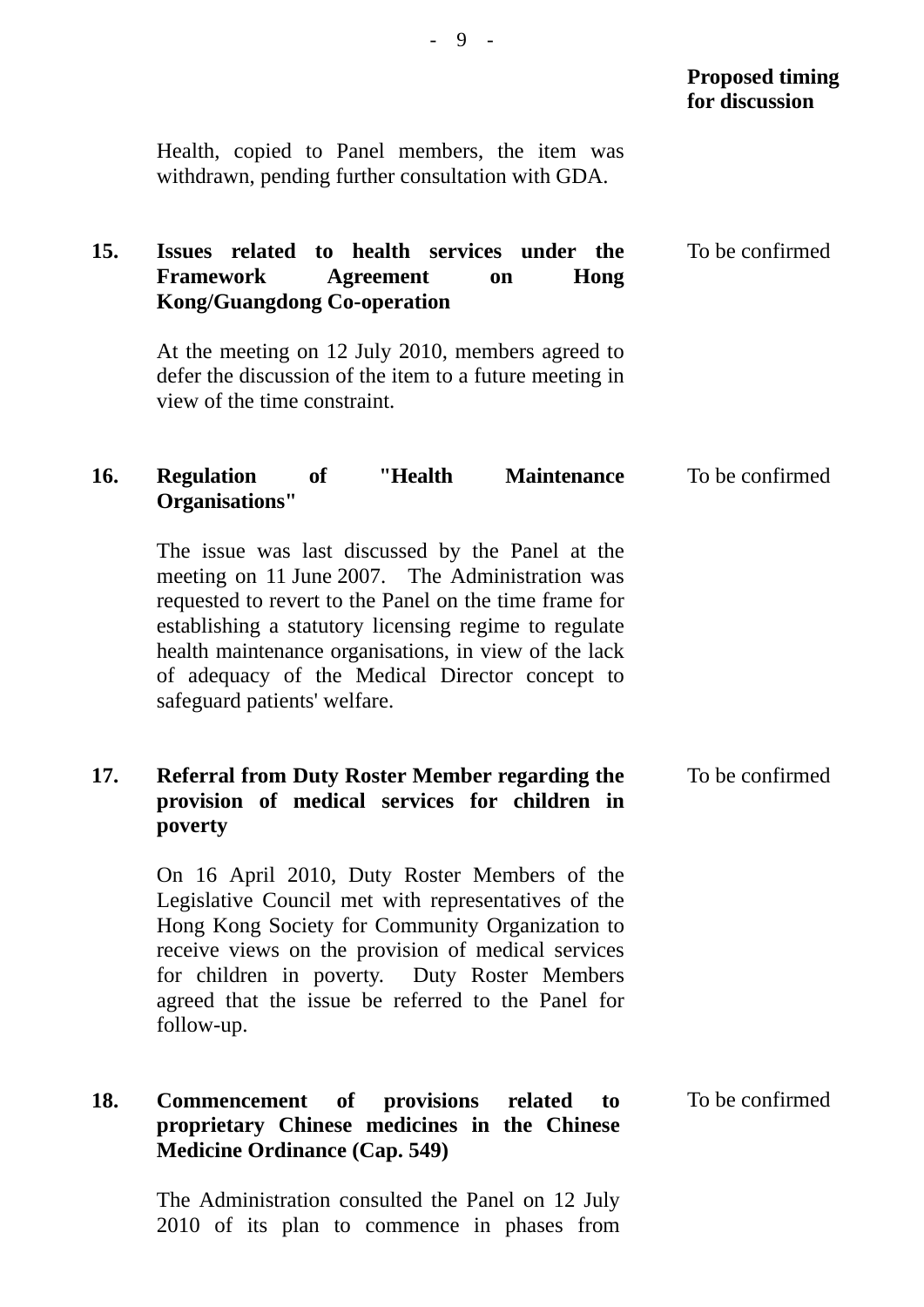December 2010 the provisions in the Chinese Medicine Ordinance (Cap. 549) and the Chinese Medicines Regulation (Cap. 549F) related to the mandatory registration of proprietary Chinese medicines ("pCm") and the requirements of label and package inserts.

At the meeting, members agreed that where necessary, the Panel could decide in the new legislative session whether a special meeting should be convened to re-visit the matter and receive views from the trade.

The Chinese Medicine Ordinance (Commencement) Notice 2010, the Chinese Medicine (Fees) Regulation (Commencement) Notice 2010 and the Chinese Medicines Regulation (Commencement) Notice 2010 were gazetted on 8 October 2010 and tabled before the Council on 13 October 2010. By these Commencement Notices, the Secretary for Food and Health appoints 3 December 2010 and 1 December 2011 as the day on which the offences relating to the sale, import and possession of pCm through registration and the requirements of label and package inserts will come into effect respectively. The 28-day negative vetting period has expired on 10 November 2010 and no resolution has been passed by the Legislative Council to amend the Commencement Notice or to extend the vetting period.

On the instruction of Hon Priscilla LEUNG Mei-fun and Hon LEUNG Yiu-chung who met with representatives of 中國新醫學醫療中心有限公 司 and 國際中醫中藥總會有限公司 on 26 November 2010 to receive views concerning the commencement of the relevant provisions in Cap. 549 and Cap. 549F, the Complaints Division referred the concerns raised by the organizations to the Panel for follow-up.